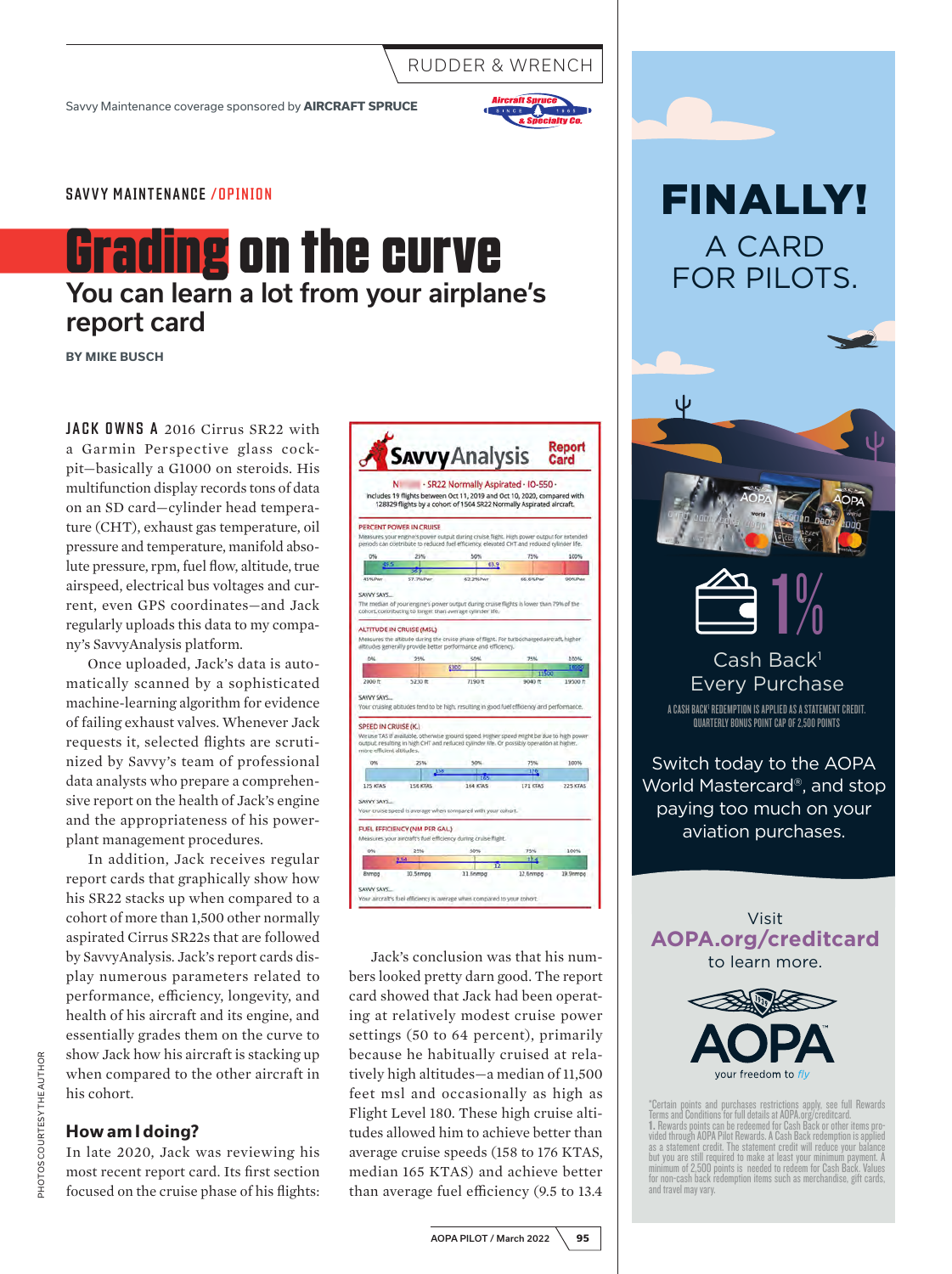

## Putting off your **PILOT'S LICENSE** or INSTRUMENT RATING?

Craving a **SEAPLANE RATING?** 

Still paying for **ONE LESSON AT A TIME?** 

## APPLY NOW FOR AOPA'S FLEXIBLE AVIATION LOAN

## **DO YOU WANT QUICK & EASY?**

Fill out a quick online application and be approved in one business day.

## **DO YOU WANT AFFORDABLE?**

A \$10,000 flight training loan with monthly payments as low as \$250 a month. AOPA Member rates starting at WSJ Prime +5%.

## **DO YOU WANT FLEXIBILITY?**

You can borrow as much as 3x your monthly income (up to a max of \$100k).

## Go to **aopa.org/financemytraining**

to apply today.



*AOPA's Flexible Aviation Loan can be put to work right now to get you on your way as a better trained, more proficient pilot.*

## RUDDER & WRENCH

nautical miles per gallon, median 12 nm per gallon). Not too shabby.

#### **Too hot in the climb**

But, as Jack read further down his airplane's report card, he spotted something that got his attention.

| 0%     | 25%   | 50%    | 75%               | 100%  |
|--------|-------|--------|-------------------|-------|
|        |       |        |                   |       |
|        | 348°F |        | 3761<br>$378 - F$ | 45014 |
| 300 °F |       | 363' F |                   |       |

The maximum CHT during the climb phase was uncomfortably warm: median 376 degrees Fahrenheit and maximum of 410 degrees Fahrenheit—way too hot for a Cirrus. The SR22 has an exceptionally efficient engine cooling system, and it's unusual to see CHTs much above about 360 degrees Fahrenheit in these airplanes. Jack's climb CHTs were unusual, and not in a good way.

The report card said diplomatically: "Your maximum CHTs have been higher than 75 percent of the cohort, higher than we like to see. We suggest you confirm that your full power fuel flow is adequate, ignition timing advance is correct, baffling is in good shape, and climb airspeed is high enough."

Jack's first thought was that he might have a problem with engine cooling baffles that were missing or mispositioned, a common cause of high CHTs. However, the section of the report card that showed maximum CHT spread in cruise made it clear that Jack's cooling system was in tiptop shape. The CHT spread measures the difference between the hottest and coolest CHT—the smaller the spread, the better. Jack's CHT spread was exceptionally tight, better than 69 percent of the cohort. So the problem must be something other than cooling baffles.

|            | adequacy of cooling airflow to all cylinders. | Measures the median temperature spread between your hottest and coolest cylinders at<br>maximum CHT during cruise. The spread is an indication of moture distribution and the |          |               |
|------------|-----------------------------------------------|-------------------------------------------------------------------------------------------------------------------------------------------------------------------------------|----------|---------------|
| 0%         | 25%                                           |                                                                                                                                                                               | 75%      | 3.00%         |
|            | -17<br>25                                     |                                                                                                                                                                               | 40       |               |
| $0.001'$ F | 24.5                                          | $30 - F$                                                                                                                                                                      | $39 - F$ | $150^\circ$ F |
| SAWY SAYS  |                                               |                                                                                                                                                                               |          |               |
| cohort.    |                                               | The median value of the maximum CHT spread during cruise flights is lower than 69% of the                                                                                     |          |               |

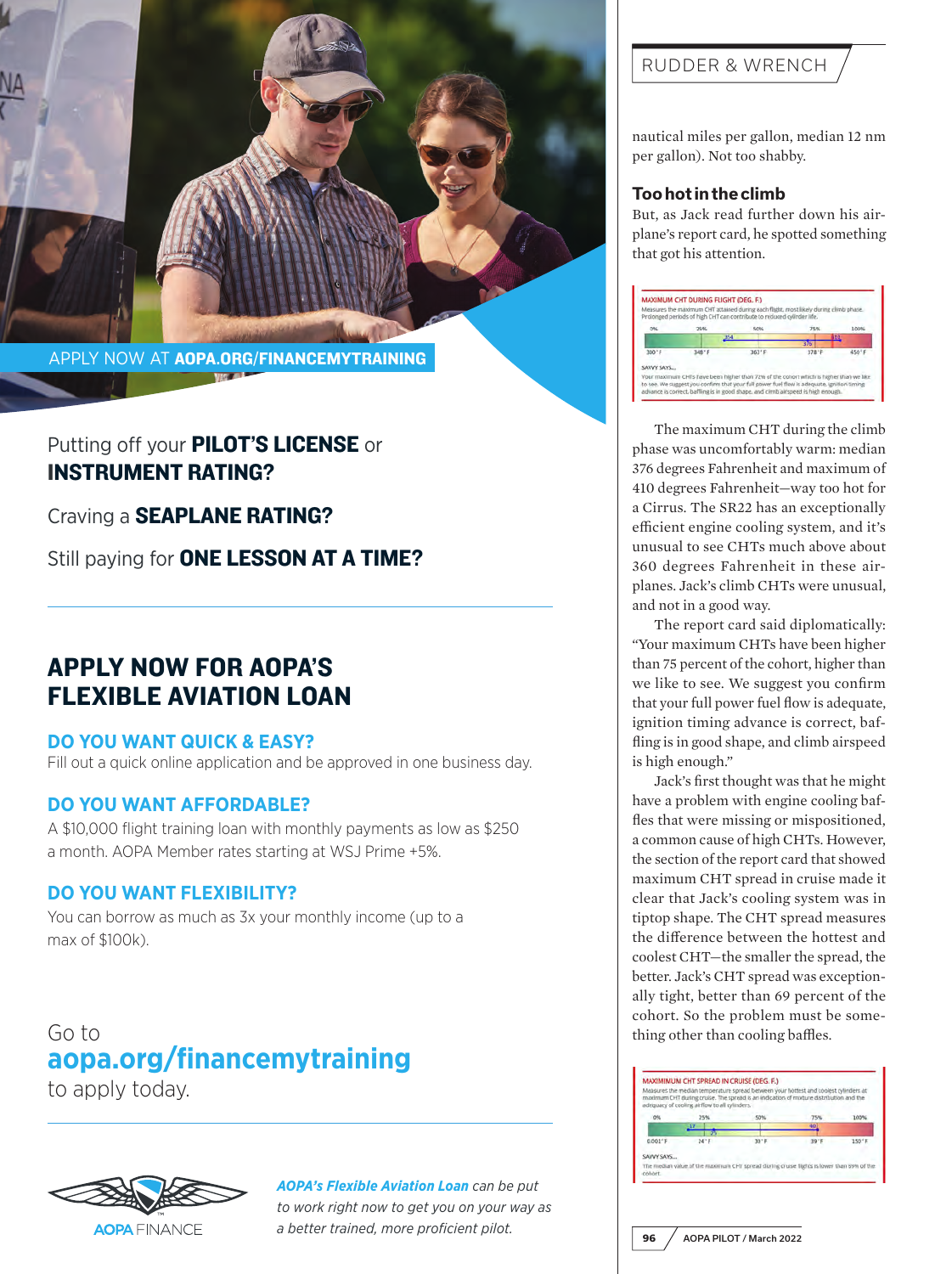#### **Not enough fuel flow**

Another section of Jack's report card analyzed maximum fuel flow, which normally occurs during takeoff and initial climb. Sure enough, Jack's report card clearly showed that his maximum fuel flow was less than it ought to be:



Jack's median takeoff fuel flow was only 26.6 gallons per hour—a whopping 1.3 gph less than the cohort average of 27.9 gph. (Actually, we prefer to see takeoff fuel flow for these engines adjusted to 28 to 28.5 gph.) Jack's inadequate fuel flow could make a big difference in engine cooling during climb.

#### **When did this start?**

Jack hadn't really noticed these high CHTs in climb until he saw the report card. Naturally, he wondered how long this had been going on. To find out, he turned to his airplane's trend report that offers longitudinal analysis of critical parameters over time.



The trend report showed that the high climb CHTs had been going on for